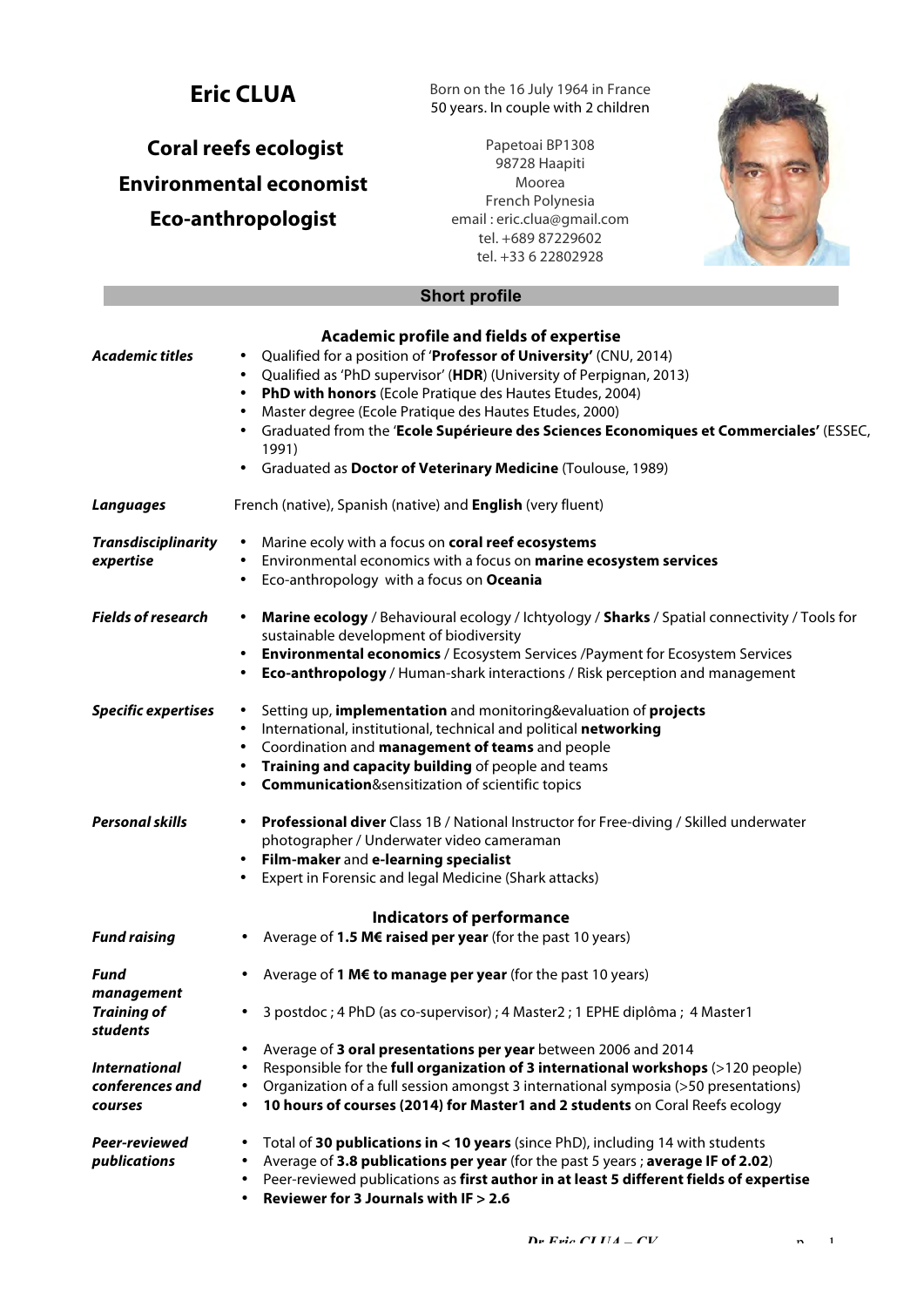# **ACADEMIC TRAINING : Biological/Ecological Sciences and Economics**

| February         | Qualified by the National University Board for an application as « Professor of University ».          |  |  |  |
|------------------|--------------------------------------------------------------------------------------------------------|--|--|--|
| 2014             | Section 67 - Biology of populations and ecology. N° 14167264623                                        |  |  |  |
| June             | <b>Qualified as PhD supervisor (HDR)</b> in the field of marine ecology and environmental              |  |  |  |
| 2013             | economics, obtained from the University of Perpignan Via Domitia.                                      |  |  |  |
|                  | Title: Clua, E. (2013) Contribution to the justification and implementation of a conservation          |  |  |  |
|                  | policy and sustainable development of carnivorous shark populations. HDR, UPVD. 46 pp.                 |  |  |  |
| February         | PhD with honors from the Ecole Pratique des Hautes Etudes (EPHE) in « Life and Earth                   |  |  |  |
| 2001             | Sciences ». Laboratory: UMR 8046 CNRS/EPHE « Tropical and Mediterranean ichtyo-ecology » -             |  |  |  |
| to               | University of Perpignan - PhD supervisor: Pr René Galzin.                                              |  |  |  |
| Jan.             | Title of thesis: Clua, E. (2004) Relative influence of ecological and fishing factors on the structure |  |  |  |
| 2004             | of reef fishes from six artisanal fisheries in the Kingdom of Tonga (South Pacific). EPHE. 226 pp.     |  |  |  |
| Sept. 98         | Master degree from the Ecole Pratique des Hautes Etudes (EPHE). Laboratory: UMR 8046                   |  |  |  |
| to               | CNRS/EPHE « Tropical and Mediterranean ichtyoecology ». Supervisor: Pr René Galzin.                    |  |  |  |
| <b>July 2000</b> | Title master thesis: Clua, E. (2000) Contribution to the knowledge of species diversity of hard        |  |  |  |
|                  | bottom fishes in the Islamic Republic of Mauritania. Master degree EPHE. 115 pp.                       |  |  |  |
| June 1993        | Recruitment as civil servant of the Ministry of Agriculture and Fisheries                              |  |  |  |
| 1989-1991        | Graduated from the Ecole Supérieure des Sciences Economiques et Commerciales (ESSEC)                   |  |  |  |
|                  | in Cergy-Pontoise (95) - Paris - France. Option: Macro and micro economics. One 6-month term           |  |  |  |
|                  | of Master of Business Administration in HEC Montreal (Quebec - Canada).                                |  |  |  |
| 1985-1989        | Graduated as Doctor of Veterinary médicine from the Ecole Nationale Vétérinaire de                     |  |  |  |
|                  | Toulouse (ENVT) (31) - France. Title of thesis: Clua, E. (1993) Setting uf of a proteinic              |  |  |  |
|                  | complement for the use of banana wastes in the feeding process of Saddle back pigs in the              |  |  |  |
|                  | Commonwealth of Dominique (West Indies). Veterinary thesis. 80 pp.                                     |  |  |  |

## **LANGUAGES : Trilingual**

| French         | Native language                                             |
|----------------|-------------------------------------------------------------|
| Spanish        | Second native language                                      |
| <b>English</b> | 12 professionnal years in 100% English-speaking environment |

# **COMPLEMENTARY ACADEMIC TRAININGS**

| <b>Numerical ecology – Mutlivariate statistical analysis.</b> 2-month training in the University of |  |  |
|-----------------------------------------------------------------------------------------------------|--|--|
| Montreal - Laboratory of Pr Pierre Legendre.                                                        |  |  |
| Remote sensing and Geographical Information Systems applied to the management of                    |  |  |
| natural ressources. 3-week training by the Centre National de l'espace (CNES) à Toulouse (31).      |  |  |
| Environmental economics and management of renewable energies. 2-week training by                    |  |  |
| Dr Jacques Weber at the CIRAD-Green in Montpellier (34).                                            |  |  |
|                                                                                                     |  |  |

#### **PROFESIONAL EXPERIENCE**

| Duration:     | Period :<br>sept 2012 to sept 2015<br>3 years                                                  |  |  |  |
|---------------|------------------------------------------------------------------------------------------------|--|--|--|
| Position:     | Scientific advisor of the High Commissioner of the French Republic ('DRRT')                    |  |  |  |
| Location:     | Papeete (French Polynesia)                                                                     |  |  |  |
| Contractor:   | Ministry of Post-graduate Education and Research                                               |  |  |  |
| Status:       | A+ french civil servant                                                                        |  |  |  |
| Duty:         | Implement in French Polynesia the policy of the French Ministry of Post-graduate Education and |  |  |  |
|               | Research                                                                                       |  |  |  |
| Job           | <b>Management of the public funding</b> ('CPER' and Ministry of Oversea territorries<br>1)     |  |  |  |
| description : | fundings) for supporting <b>Research and Innovation</b> (R&I) in French Polynesia; in charge   |  |  |  |
|               | of setting up a 'Strategic plan for R&I in French Polynesia (2015-2025)';                      |  |  |  |
|               | Support to the implementation of the Fioraso law (2013) in French Polynesia (in<br>2)          |  |  |  |
|               | particular the setting up of a « site policy » and institutional synergies);                   |  |  |  |
|               | Management of the annual tender for the subsidies to create <b>innovative companies</b><br>3)  |  |  |  |
|               | (OSEO/BPI France):                                                                             |  |  |  |
|               | Support for the development of web-based education programmes in French<br>4)                  |  |  |  |
|               | Polynesia;                                                                                     |  |  |  |
|               | Support to the development of a scientific culture in French Polynesia.<br>5)                  |  |  |  |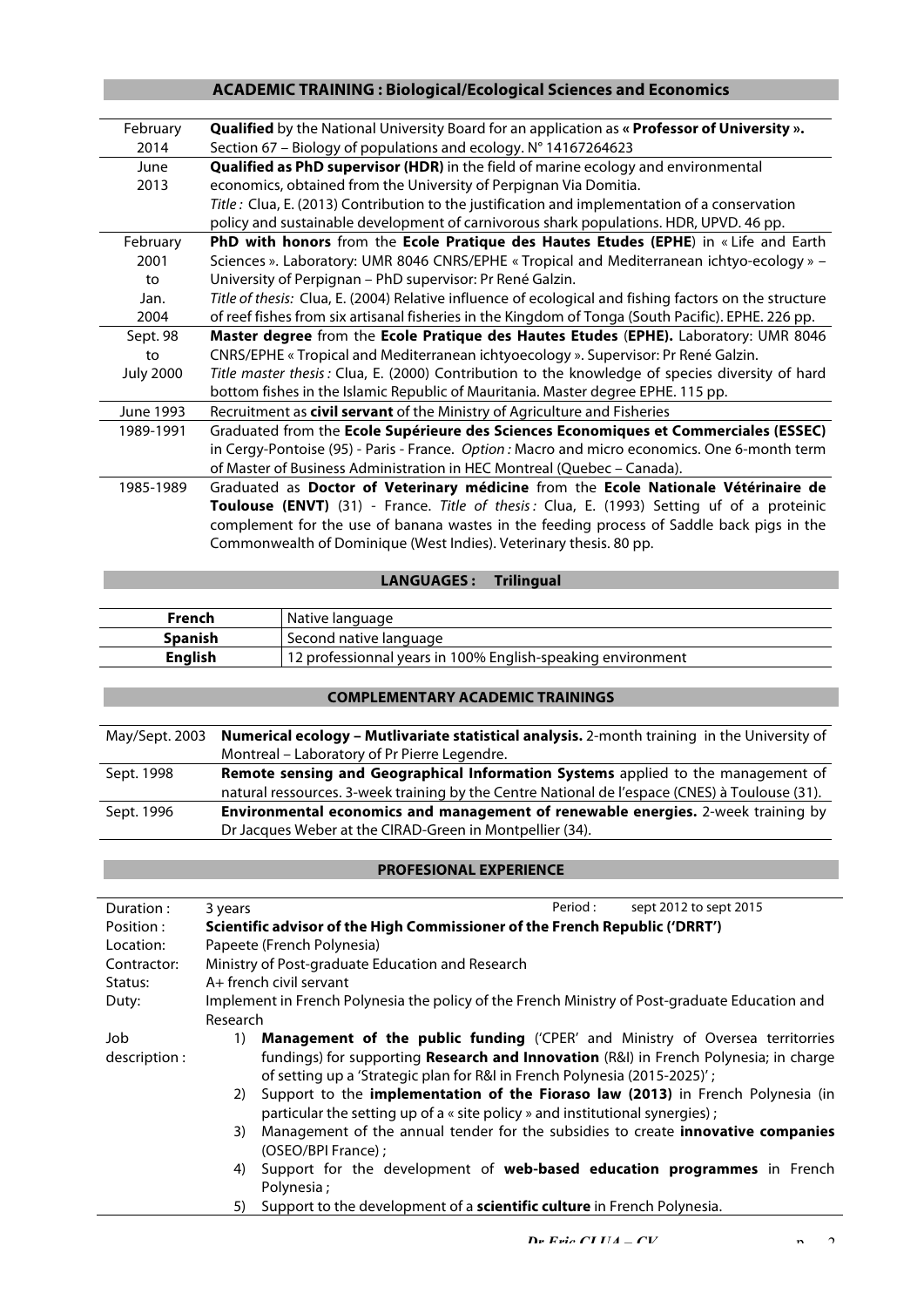| Duration:     | Period:<br>April 2005 to June 2012<br>7 years                                                 |  |  |
|---------------|-----------------------------------------------------------------------------------------------|--|--|
| Position:     | Head of programme for the « Coral Reef Initiatives of the Pacific » (CRISP)                   |  |  |
| Location:     | Noumea (New Caledonia)                                                                        |  |  |
| Contractor:   | Secretariat of the Pacific Community (SPC) - Regional organization                            |  |  |
| Status:       | International civil servant                                                                   |  |  |
| Duty:         | Coordinate and evaluate an international programme on sustainable development of coral reefs  |  |  |
| Job           | Coordination of 20 implementing agencies that have achieved over 80 projects in 15<br>1)      |  |  |
| description : | Pacific countries and territorries (including the French OCTs New Caledonia, French           |  |  |
|               | Polynesia and Wallis&Futuna). Core funding of 9 M€ and total funding of 15 M€.                |  |  |
|               | Political rooting of the programme in the three French OCTs and 12 English-speaking<br>2)     |  |  |
|               | Pacific islands, in coordination with the French embassies in Suva (Fiji), Wellington (New    |  |  |
|               | Zealand), Canberra (Australia) and Port-Moresby (Papua-New-Guinea) and Under the              |  |  |
|               | auspices of the French Embassador for the Pacific (Permanent Secretariat for the Pacific).    |  |  |
|               | Monitoring&Evaluation of the scientific production of eight Research Units<br>3)              |  |  |
|               | including three from IRD -UR128 (IRD) under the leadership of Jocelyne Ferraris, UR152        |  |  |
|               | (IRD under the leadership of Cécile Debitus, US140 ESPACE (IRD) under the leadership of       |  |  |
|               | Frédéric Huyn-, two UR from CNRS -UMR5044 EPHE-CNRS-UPVD under the leadership of              |  |  |
|               | René Galzin et USR3270 CNRS-EPHE-CRIOBE under the leadership of Serge Planes- two             |  |  |
|               | UR from the South Pacific University and New Caledonia University UNC, one UR from            |  |  |
|               | the World Fish Center and three Non Governemental Agencies (Conservation                      |  |  |
|               |                                                                                               |  |  |
|               | International, WWF and Fondation for the South Pacific People International - FSPI).          |  |  |
|               | Reinforcement of capacity building and training of post-graduate students 60<br>4)            |  |  |
|               | students (including 10 PhD) trained in 6 years, including 25 Pacific islanders mainly from    |  |  |
|               | the University of the South Pacific. Support to 40 scientific workshops that contributed      |  |  |
|               | to the training of over 1000 actors of the marine ecosystem management in the South           |  |  |
|               | Pacific.                                                                                      |  |  |
|               | Development of international partnerships between the CRISP programme and<br>5)               |  |  |
|               | complementary projects (World Bank, Asian Development Bank, etc.) and other                   |  |  |
|               | countries with political interests in the South Pacific (Australia, Japan, New Zealand). NB:  |  |  |
|               | the CRISP was at the initiative of the very first path in 2008 for a bilateral cooperation    |  |  |
|               | between France and Australia for the sustainable development of the Coral Sea.                |  |  |
|               | <b>Generate additionnal fundings</b> to the core funding (provided by AFD and FFEM) and<br>6) |  |  |
|               | co-funding (provided by Conservation International, WWF, United Nations                       |  |  |
|               | Environmental Programme UNEP) through partnerships with other funding agencies                |  |  |
|               | (NZAid, AUSaid, USAid). Anticipation of post-CRISP programme building up on CRISP             |  |  |
|               | results : contribution of the setting up of INTEGRE project (12 M€ on the Xth European        |  |  |
|               | Development Fund - EDF) and conception of the RESCCUE project (5 M€ from AFD and              |  |  |
|               | Fonds Français pour l'Environnement Mondial - FFEM).                                          |  |  |
|               | Promotion and representation of the CRISP programme in the international<br>7)                |  |  |
|               | meetings, including the managament of the special commission of the ICRI (International       |  |  |
|               | Coral Reef Initiative) in charge of the shark conservation and mitigation of Climate          |  |  |
|               | Change effects on reef fisheries.                                                             |  |  |
|               | Create and develop Partnerships between Public and Private operators (PPP<br>8)               |  |  |
|               | concept) in the field of sustainable aquaculture practices for the supply of Aquarium Fish    |  |  |
|               | Trade.                                                                                        |  |  |
|               |                                                                                               |  |  |
| Duration:     | Jan 2004 to March 2015<br>Period:<br>1,5 years                                                |  |  |
| Position:     | Scientific advisor for an international programme setting up                                  |  |  |
| Location:     | Paris (France)                                                                                |  |  |
| Contractor:   | Agence Française de Développement - Division « environnement »                                |  |  |
| Status:       | A+ french civil servant                                                                       |  |  |
| Duty:         | Set up an international programme on sustainable development of coral reefs                   |  |  |
| Job           | Evaluation of proposals from candidate organizations, definition and rationalisation of<br>1) |  |  |

actions and components;

description :

- 2) **Fund allocation and fund raising** with financial partners, negotiation of funding agreements with technical partners;
- 3) Preparation of the reports to be submitted to AFD and French GEF boards for approval;
- 4) **Definition of indicators** for multilevel monitoring, management, arrangements and procedures of the project, preparation of the launching of the project;
- 5) **Coordination** with French, foreign and international institutional partners\*.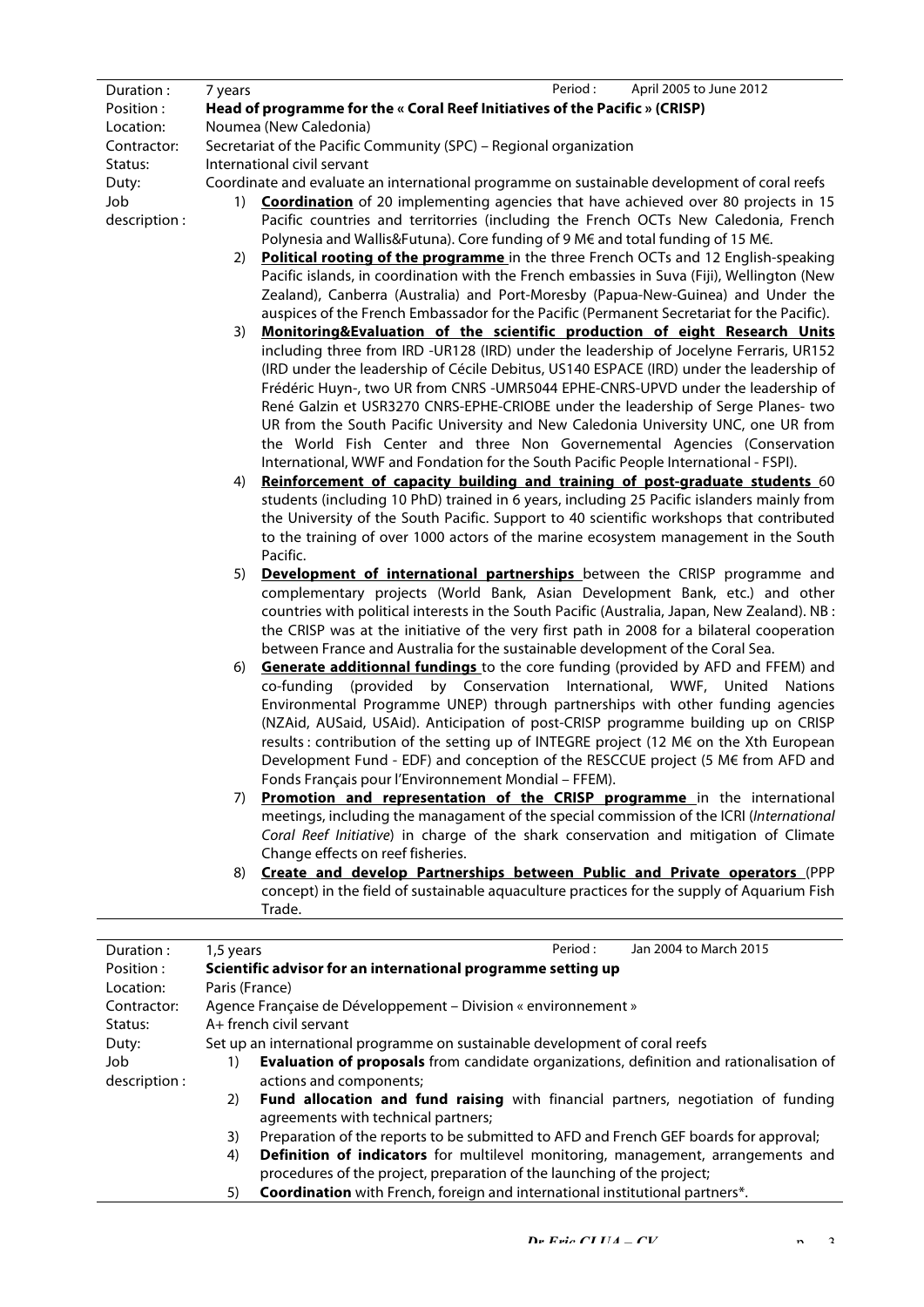\*French GEF, Ministry of foreign Affairs, Ministry of Ecology and Sustainable Development, French Overseas territories, United Nations Foundation, International Coral Reef Action Network, Conservation International, World Wide Fund for Nature, Secretariat of the Pacific Community, South Pacific Regional Environmental Program, United Nations Environmental Program, World Heritage UNESCO, CNRS, IRD, CIRAD, EPHE, University of South Pacific, private firms

| <b>Duration</b> | 0.4 year                                                                       | Period: | Aug 2003 to Dec 2003 |
|-----------------|--------------------------------------------------------------------------------|---------|----------------------|
| Position :      | <b>Marine ecology PhD student</b>                                              |         |                      |
| Location:       | Perpignan                                                                      |         |                      |
| Contractor:     | UMR8046 EPHE-CNRS - Laboratoire d'éco-ichtyologie tropicale et méditerranéenne |         |                      |
| Duty:           | Finalize a PhD in coral reefs ecology                                          |         |                      |
| Job             | Data analysis ; discussion of results                                          |         |                      |
| description:    | Submission of 2 international standard publications<br>٠                       |         |                      |
|                 |                                                                                |         |                      |

| Duration     | Feb 2001 to Jul 2003<br>Period:<br>2,5 years                                                          |  |  |
|--------------|-------------------------------------------------------------------------------------------------------|--|--|
| Position:    | Fellow marine ecology researcher                                                                      |  |  |
| Location:    | Noumea (New Caledonia)                                                                                |  |  |
| Contractor:  | Secretariat of the Pacific Community (SPC) - Regional organization                                    |  |  |
| Duty:        | In charge of the eco-fishing component of the DemEcoFish Project (Demography and Ecology              |  |  |
|              | for assessing the coastal Fishery resources), funded by the McArthur Foundation (2001-2004)           |  |  |
| Job          | 60%: definition and testing of methodology for field data collection (fish stocks and<br>1)           |  |  |
| description: | ecosystem characterisation). Preparation and participation to 5 x 3-week missions in Fiji             |  |  |
|              | and Tonga. Field data collection and database processing. Data analysis.                              |  |  |
|              | 20%: contribution to other SPC programs. Directing and editing of 2 institutional<br>2)               |  |  |
|              | movies about sustainable management of reef resources (see references chapter 8).                     |  |  |
|              | 20%: contribution to the PNEC project (Programme National de l'Environnement Côtier)<br>3)            |  |  |
|              | in New Caledonia: identification and validation of indicators of fishing pressure in                  |  |  |
|              | reef fisheries.                                                                                       |  |  |
|              |                                                                                                       |  |  |
| Duration     | Period:<br>Sep 1999 to Feb 2001                                                                       |  |  |
|              | 1,5 years                                                                                             |  |  |
| Position:    | <b>Project manager</b>                                                                                |  |  |
| Location:    | Paris (France)                                                                                        |  |  |
| Contractor:  | Ministry of Agriculture and Fisheries                                                                 |  |  |
| Duty:        | In charge of the development of computer support to the central public veterinary                     |  |  |
|              | administration and involvement in the International Sanitary and Cooperation Unit (MCSI) at the       |  |  |
|              | French Food and Drug Administration (DGAL)                                                            |  |  |
| Job          | 50% individual and collective training of the central veterinary staff, installation of PCs,          |  |  |
| description: | improvement of a database for human resources                                                         |  |  |
|              | 50% MCSI: participation to international negotiations for export sanitary agreements.                 |  |  |
|              |                                                                                                       |  |  |
| Duration     | Period:<br>March 1996 to Sep 1999<br>3.5 years                                                        |  |  |
| Position:    | Technical advisor and head of project at the Ministry of Livestock                                    |  |  |
| Location:    | Islamic Republic of Mauritania (Western Africa)                                                       |  |  |
| Contractor:  | French Ministry of Foreign Affairs                                                                    |  |  |
| Job          | In charge of a FAC (Fonds D'Aide à la Cooperation) of 500 KUS\$ to promote an integrated              |  |  |
| description: | approach of extensive livestock and terrestrial biodiversity conservation in the Sahelian             |  |  |
|              | area (zoning for grazing activities and No Take Zones, re-intoduction of Guinea fowls, water          |  |  |
|              | resources management, etc.), and ii) an epidemiology network for animal disease in order              |  |  |
|              | to facilitate the livestock trading.                                                                  |  |  |
|              | In charge of supporting the Mauritanian public policies and financing of agriculture and<br>$\bullet$ |  |  |
|              | livestock development through the <b>negociations with international funding agencies</b>             |  |  |
|              | such as the Banque Africaine de Développement (BAD), the European Union (EU) or the                   |  |  |
|              | World Bank.                                                                                           |  |  |
|              |                                                                                                       |  |  |
| Duration     | Period:<br>Aug 1995 to Mar 1996<br>0,7 years                                                          |  |  |
| Position:    | <b>Project manager</b>                                                                                |  |  |
| Location:    | Paris (France)                                                                                        |  |  |
| Contractor:  | Ministry of Agriculture and Fisheries                                                                 |  |  |
| Duty:        | Design of a database system for an optimized human resources management plan                          |  |  |
| Job          | Choice of computer program, database formatting, data processing, training of users                   |  |  |
| description: |                                                                                                       |  |  |
|              |                                                                                                       |  |  |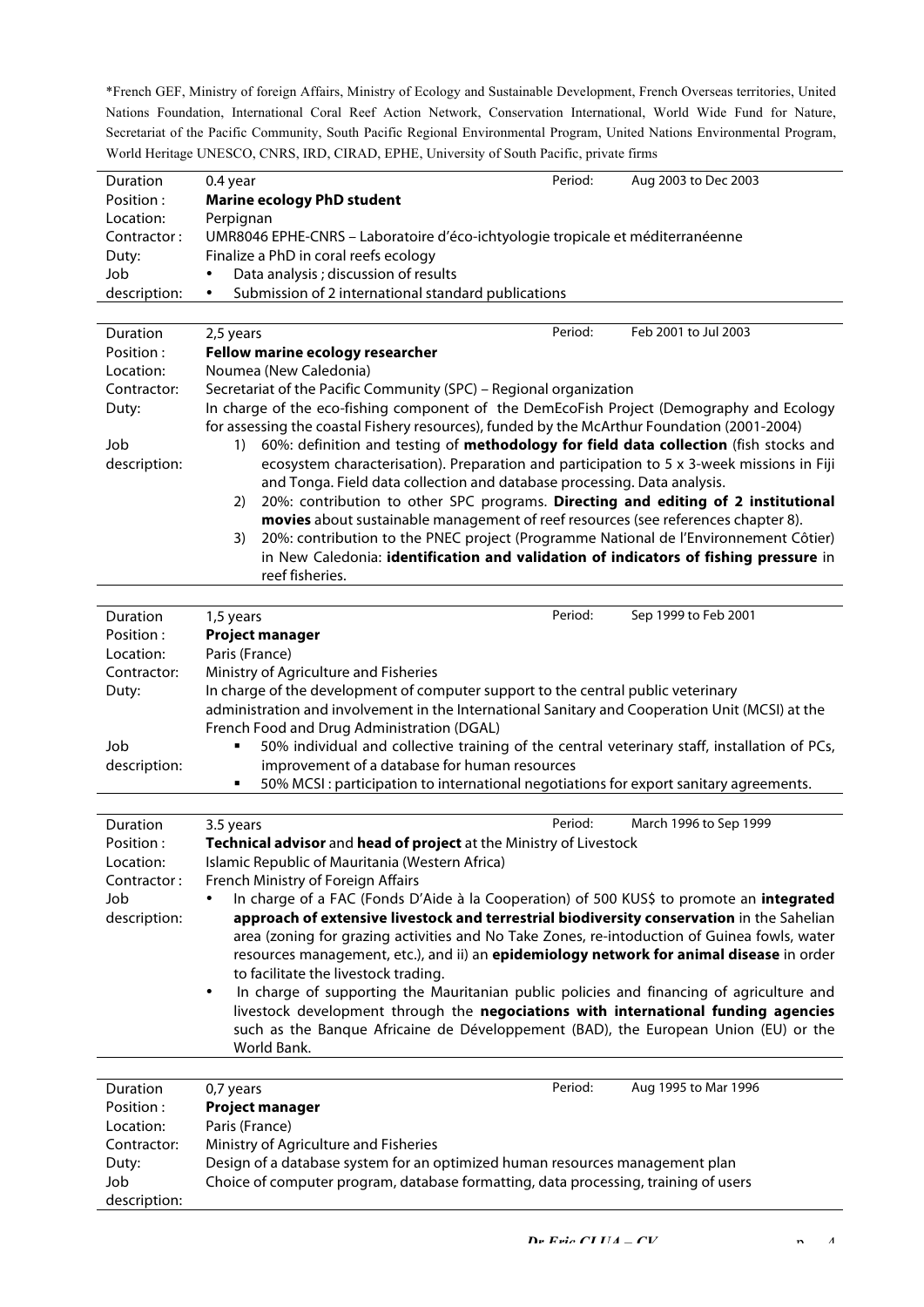| <b>Duration</b> | 4 years                                                                                               | Period: | Decembre 1991 to August 1995 |
|-----------------|-------------------------------------------------------------------------------------------------------|---------|------------------------------|
| Position:       | Technical advisor and head of project at the Ministry of Fisheries and Agriculture                    |         |                              |
| Location:       | Commonwealth of Dominica (West Indies)                                                                |         |                              |
| Contractor:     | French Ministry for Cooperation                                                                       |         |                              |
| Duty:           | Head of a livestock development project and advisor of the Director of Fisheries department           |         |                              |
| Job             | Design and implementation of the 'Scott's Head and Soufriere Marine Reserve Project'                  |         |                              |
| description:    | funded by the French GEF (200 KUS\$) to promote biodiversity conservation and sustainable             |         |                              |
|                 | use of marine resources, through protection, management and scientific monitoring of coral            |         |                              |
|                 | reefs; the implementation of a marine reserve (No Take Zoning, setting up of a management             |         |                              |
|                 | system, public awareness campaigns seeking the commitment of local communities);                      |         |                              |
|                 | diversification and support to fishing activities; and development of on-land and submarine           |         |                              |
|                 | tourist activities.                                                                                   |         |                              |
|                 | Implementation of a project (500 KUS\$) of 'Genetic improvement of the local Saddle back<br>$\bullet$ |         |                              |

**pig breed'** for boosting the local production and decrease the importation of pig meat.

| <b>Duration</b> | 0,3 years                                                                                                | Period: | Apr 1990 to Jul 1990 |
|-----------------|----------------------------------------------------------------------------------------------------------|---------|----------------------|
| Position :      | Junior and senior consultant                                                                             |         |                      |
| Location:       | Paris (France)                                                                                           |         |                      |
| Contractor:     | Ernst&Young Consulting                                                                                   |         |                      |
| Job             | Study of the French Biotechnologies market : Publication of a survey : P. Anhoury and E. Clua            |         |                      |
| description:    | "Survey on Biotec's in France in 1990", 1990, Elsevier, 200 p.                                           |         |                      |
|                 | Strategic audit of the public veterinary medical analysis laboratory in Nice (South East of<br>$\bullet$ |         |                      |
|                 | France) : As a senior consultant: market analysis, definition of the main strategic options and          |         |                      |
|                 | implementation of adaptive measures.                                                                     |         |                      |
|                 |                                                                                                          |         |                      |
| Duration        | 2 (cumulated) years                                                                                      | Period: | 1987 to 1991         |
| Position:       | <b>Practice of veterinary Medicine</b>                                                                   |         |                      |
| Location:       | South-west and central France                                                                            |         |                      |
| Contractor:     | Veterinary clinics                                                                                       |         |                      |
| Job             | Mixed activity in rural clinics (pets and livestock)                                                     |         |                      |
| description:    |                                                                                                          |         |                      |

#### **GENERAL PRODUCTIVITY IN SCIENTIFIC RESEARCH**

#### **Preliminary remarks**

My unique term as a full time researcher has been as a PhD student seconded by the UMR CNRS-EPHE 8046 in order to conduct my PhD (2001-2004). All my research activity was then conducted on a partial and mainly free time basis during my contract at the Secretariat of the Pacific Community (SPC) (New Caledonia) (2005-2012) and my present position as scientific advisor (DRRT) for the High Commissioner for the French Republic in Papeete



#### **DOMAIN 1 : ECOLOGY AND BIOLOGY OF CORAL REEF FISHES**

\_\_\_\_\_\_\_\_\_\_\_\_\_\_\_\_\_\_\_\_\_\_\_\_\_\_\_\_\_\_\_\_\_\_\_\_\_\_\_\_\_\_\_\_\_\_\_\_\_\_\_\_\_\_\_\_\_\_\_\_\_\_\_\_\_\_\_\_\_\_\_\_\_\_\_\_\_\_\_\_\_\_\_\_\_\_\_\_\_\_\_\_

#### **Preliminary background: tropical ichtyo-ecology and reef fisheries resources**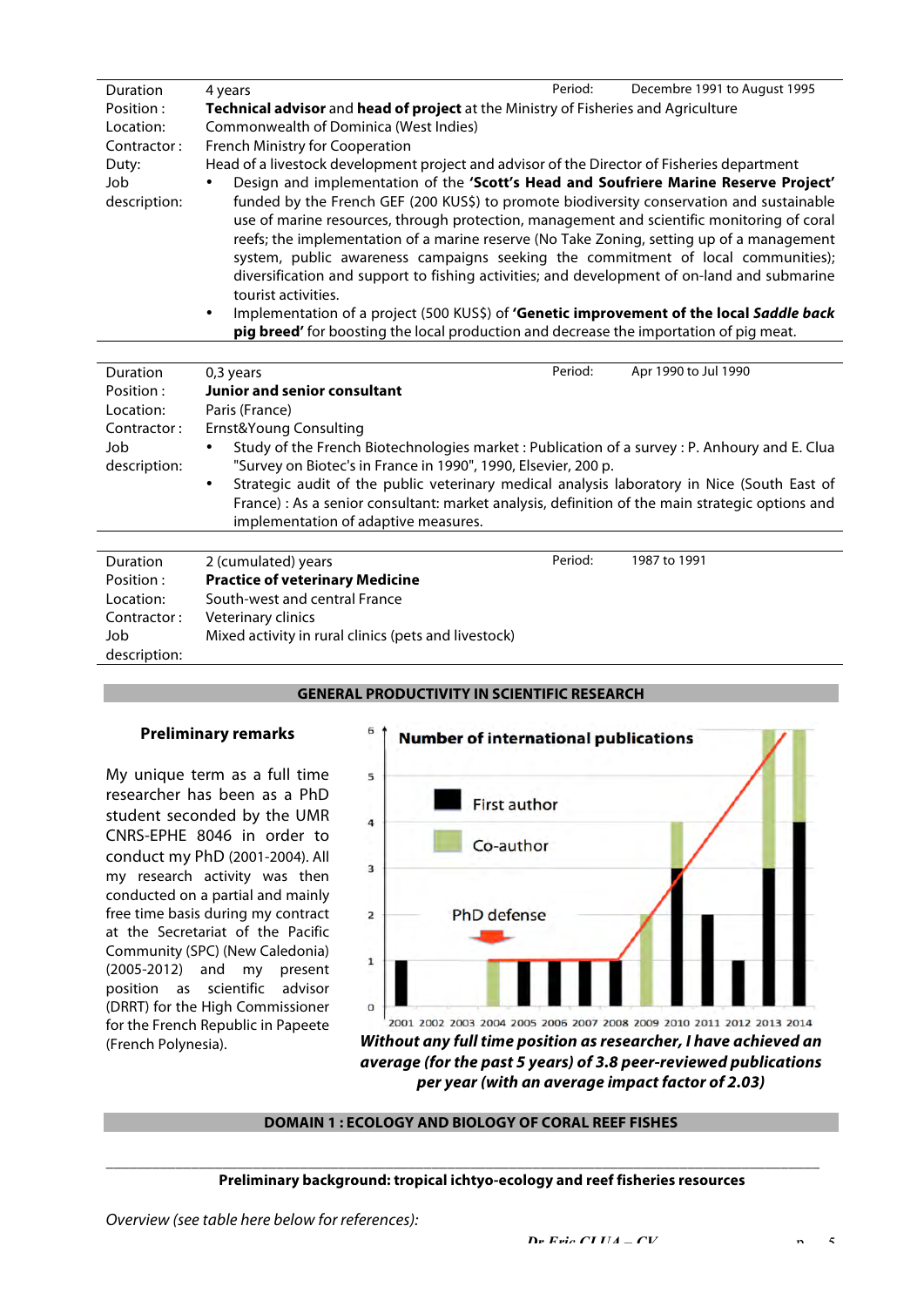After obtaining a EPHE Master degree in ichtyology in Western Africa (Clua 2000) and a EPHE PhD in ichthyo-ecology in the Kingdom of Tonga (Clua 2007), I strengthened my expertise in the sustainable development of reef fish populations under fishing pressure, with a focus on assessing **reef fish diversity** and resilience (Randall&Clua et al. 2004, Clua et al. 2015) and setting up tools for **management of reef fisheries** (Clua et al. 2006a, Clua et al. 2006b, Clua and Legendre 2008). I also contributed to a review on techniques that aim at decreasing the fishing pressure on reef fishes captures for the aquarium trade (Bell&Clua et al. 2009). More recently, I focused on the management of the risk of Ciguatera Fish Poisoning in the South Pacific as a side field of reef fisheries management (Clua et al. 2012).

## **Peer-reviewed publications** (my students in bold)

| <b>References</b>                                                                                           | IF   |  |
|-------------------------------------------------------------------------------------------------------------|------|--|
| Clua, E., Chauvet, C., Mourier, J., Werry, J. M. and Randall, J. E. (Submitted) Pattern of Movements        |      |  |
| from a home reef in the Chesterfield Islands (Coral sea) by the Giant Grouper, <i>Epinephelus</i>           |      |  |
| lanceolatus. Coral Reefs.                                                                                   |      |  |
| Clua, E., Brena, P. F., Lecable, C., Ghnassia, R. and Chauvet, C. (2012) Prevalence and proposal for        | 2,74 |  |
| cost-effective management of the ciguatera risk in the Noumea fish market, New Caledonia (South             |      |  |
| Pacific). Toxicon 58 : 591-601.                                                                             |      |  |
| Bell, J. D., E. Clua, C. A. Hair, R. Galzin and P. J. Doherty (2009). The capture and culture of postlarval | 1,94 |  |
| fish and invertebrates for the marine ornamental trade. Reviews in Fisheries Science. $17(2)$ : 223-        |      |  |
| 240.                                                                                                        |      |  |
| Clua, E. and P. Legendre (2008). Shifting dominance among scarid species on reefs representing a            | 1,23 |  |
| gradient of fishing pressure. Aquatic Living Ressources, Vol. 21 (3):339-348.                               |      |  |
| Clua, E. (2007). Influence relative des facteurs écologiques et de la pêche sur la structuration des stocks |      |  |
| de poissons récifaux dans six pêcheries du royaume des Tonga (Pacifique sud). Cybium : $31(1)$ :            |      |  |
| 38.                                                                                                         |      |  |
| Clua, E., P. Legendre, L. Vigliola, F. Magron, M. Kulbicki, S. Sarramegna, P. Labrosse and R. Galzin.       | 2,12 |  |
| (2006). Medium-scale approach (MSA) for improved assessment of coral reef fish habitat. Journ.              |      |  |
| of Exper. Mar. Biol. and Ecol. 333: 219-230.                                                                |      |  |
| Clua, E., B. Beliaeff, C. Chauvet, G. David, J. Ferraris, M. Kronen, M. Kulbicki, P. Labrosse, Y.           | 1,23 |  |
| Letourneur, D. Pelletier, O. Thébaud and M. Léopold. (2006). Toward multidisciplinary indicator             |      |  |
| dashboards for coral reef fisheries management. Aquat. Living Resour. 18: 199-213.                          |      |  |
| Randall, J.E., Smith, T.G., Williams, J.T., Kulbicki, M., Moutham, G., Labrosse, P., Kronen, M., Clua,      |      |  |
| E. (2004). Check-list of the shore and epipelagic fishes of Tonga. Atoll Research Bulletin, 502:1-          |      |  |
| 35.                                                                                                         |      |  |

# **Reviewer for scientific journals**

| Journal                                         | <b>Impact factor</b> |
|-------------------------------------------------|----------------------|
| Estuarine, Coastal and Shelf Science - Elsevier | 2,8                  |
| Journal of Fish Biology - Wiley                 | 1,83                 |
| Environmental Biology of Fishes-Springer        | 0,91                 |

# **Main projects** (as a framework for publications)

In charge of the fisheries component of the **DemEcoFish project** (2001-2003) implemented by the SPC in Fiji and Tonga in order to between the availability of reef fish resources (fisheries component) and the main anthropogenic factors (demography, fishing pressure) (Socio-economic component). Fuding by the McArthur Foundation (200 KUS\$).

# **Oral presentations in international meetings**

| Year | Name of congress/Symposia/Workshop                                                                                  |
|------|---------------------------------------------------------------------------------------------------------------------|
| 2009 | <i>International Coral Reef Initiative ICRI General Meeting, réunion générale 20-23<sup>rd</sup> April, Phuket,</i> |
|      | Thaïland. « Potential effects of climate change on fish ressources in the South Pacific » Clua, E.                  |
| 2008 | <i>International Coral Reef Symposium ICRS-XIth in Fort Lauderdale (USA) from 07 to 11 July.</i>                    |
|      | « Combining geography, ecology and socio-economy for sustainable management of coral reef fisheries in              |
|      | the South Pacific » Vigliola, L. Clua, E. et al.                                                                    |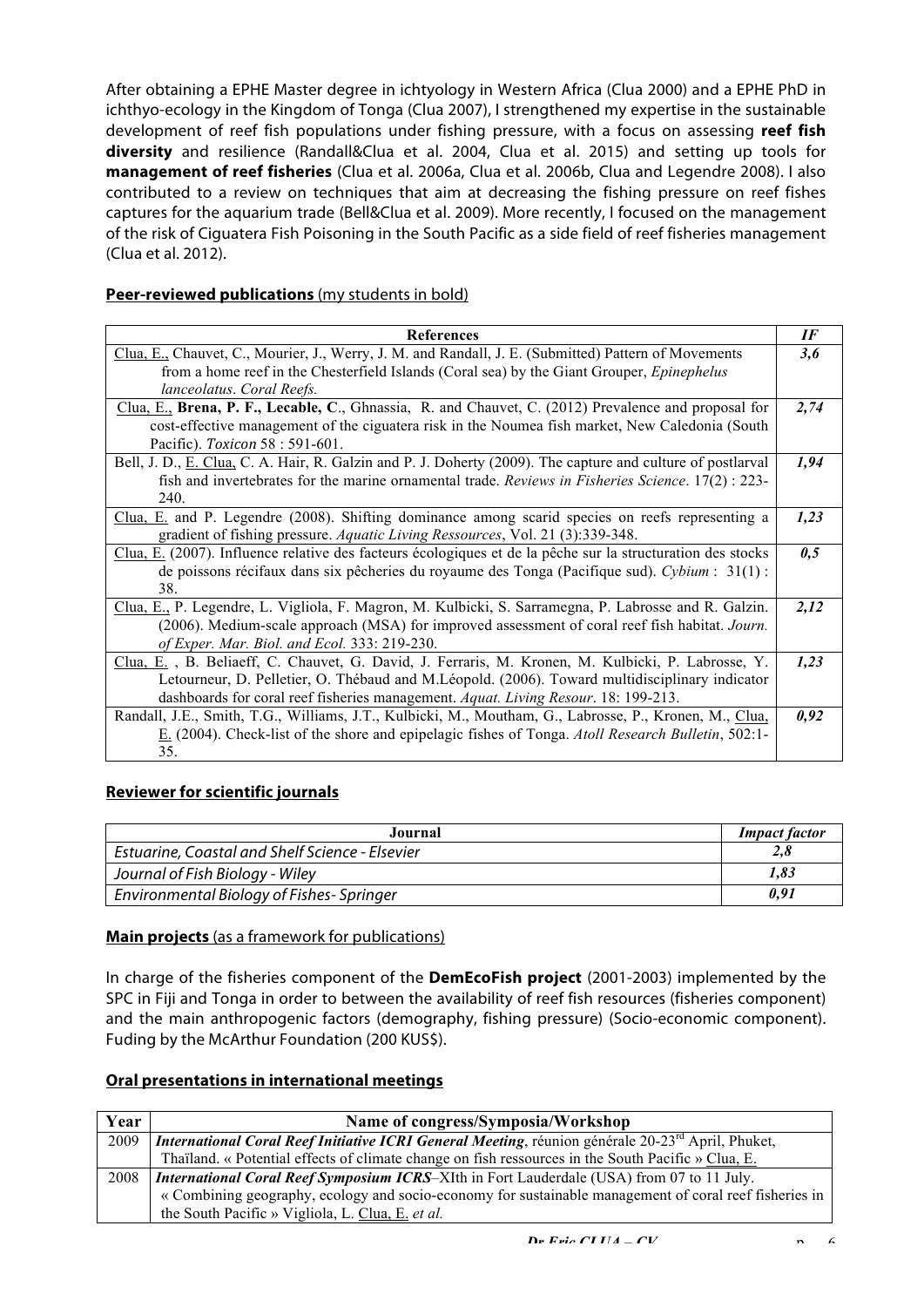| 2006 | XXIst Pacific Science Congress (PSC21), 12-18 June, Okinawa, Japan. « Potential indicators of the status<br>of reef fisheries based on the shifting dominance phenomenon among Scarid species submitted to fishing |
|------|--------------------------------------------------------------------------------------------------------------------------------------------------------------------------------------------------------------------|
|      |                                                                                                                                                                                                                    |
|      | pressure » Clua, E. and Legendre, P.                                                                                                                                                                               |
| 2004 | International Coral Reef Symposium ICRS -Xth in Okinawa (Japan) from 26 juin to 02 July. "Status of                                                                                                                |
|      | Reef and Lagoon Resources in the South Pacific – A Result of Socioeconomic Factors" Kronen, M.,                                                                                                                    |
|      | Friedman, K., Clua, E. et al.                                                                                                                                                                                      |
| 2003 | <b>MARE Symposium</b> , 04-06 September, Amsterdam, Netherlands. « Use and Status of Marine Resources –                                                                                                            |
|      | A Complex System of Dependencies Between Man and Nature: Case Studies from Tonga and Fiji, South                                                                                                                   |
|      | Pacific" Mecki Kronen, Eric Clua et al.                                                                                                                                                                            |
| 2002 | PNEC Programme National pour l'Environnement Côtier - Atelier de Nouvelle-Calédonie (Nouméa-                                                                                                                       |
|      | Août). « Potential indicators and integrated approach for monitoring and assessment of coral reef                                                                                                                  |
|      | fisheries (crf) » Clua, E. et al.                                                                                                                                                                                  |
| 2001 | Pacific Head Of Fisheries Meeting - (HOF) (23-27 July) Seretariat of the Pacific Community (Noumea).                                                                                                               |
|      | « Approche halieutique et socio-économique des pêches artisanales récifo-lagonaires dans le Pacifique                                                                                                              |
|      | Sud » Clua, E. and Labrosse, P.                                                                                                                                                                                    |
| 2001 | PNEC Programme National pour l'Environnement Côtier - Atelier de Nouvelle-Calédonie (Nouméa-                                                                                                                       |
|      | Août). « Mise au point d'indicateurs du niveau d'exploitation des pêcheries récfales en Nouvelle-                                                                                                                  |
|      | Calédonie : le cas de la loche saumonée Plectropomus leopardus » Clua, E. and Kulbicki, M.                                                                                                                         |

#### **Organisation of international meetings**

| <b>Meeting</b>                                                   | <b>Time</b> | Place                     | <b>Thematic</b>                                                       | Nber of<br>part. | Organization<br>οt      |
|------------------------------------------------------------------|-------------|---------------------------|-----------------------------------------------------------------------|------------------|-------------------------|
| <b>International Coral</b>                                       | Jan<br>2010 | Monaco                    | Acting as the coordinator of the                                      | 100              |                         |
| Reef Initiative (ICRI)                                           | Nov<br>2010 | Apia<br>(Samoa)           | working group on 'Management<br>of reef fisheries'                    | 90               | Half-day session        |
| Pacific sciences Inter-<br>Congress (PSI2009)                    | Mar20<br>09 | Papeete<br>(FP)           | Access and Benefit sharing<br>linked to Coral Reefs<br>Bioprospection | 40               | 1-day session           |
| Symposium on<br><b>Capture and Culture</b><br>of postlavae (PCC) | Jul<br>2008 | Paris<br>(France)         | Development of eco-friendly reef<br>fisheries                         | 50               | Whole<br>workshop (1 d) |
| Pacific sciences<br>Congress (PSC21)                             | Jun<br>2007 | Okinawa<br>(Japan)        | Sustainable management of reef<br>fisheries                           | 30               | Half-day session        |
| <b>CRISP Regional</b><br>meeting                                 | Oct<br>2007 | Townsville<br>(Australia) | Sustainable management of<br>coral reefs                              | 70               | Whole<br>workshop (5 d) |

#### **Study of ecology and biology of sharks in natural conditions**

#### *Overview:*

My Specialization in shark studies followed three axis, partly based on different environmental factors influencing the shark ecology:

\_\_\_\_\_\_\_\_\_\_\_\_\_\_\_\_\_\_\_\_\_\_\_\_\_\_\_\_\_\_\_\_\_\_\_\_\_\_\_\_\_\_\_\_\_\_\_\_\_\_\_\_\_\_\_\_\_\_\_\_\_\_\_\_\_\_\_\_\_\_\_\_\_\_\_\_\_\_\_\_\_\_\_\_\_\_\_\_\_\_\_\_

- i) **The Coral Sea** (western Pacific): a pelagic area encompassing large coral reef systems on the western side (the Great Barrier reef) and the eastern side (the New Caledonian great lagoon) respectively, with large continental islands. I first developed a full research program in partnership with Griffith University (Dr Jonathan Werry, Australia) to study the **biology and spatial connectivity of the tiger shark** *Galeocerdo cuvier* **and the bull shark** *Carcharhinus leucas* between New Caledonia and the Great Barrier reef (Clua et al. 2013; Werry and Clua 2013; Werry et al. 2014). I also developed links with researchers from New Zealand (Dr Malcolm Francis, NIWA) and Australia (Dr Barry Bruce, CSIRO) focusing on a regional approach (around the Coral Sea) for better assessing the ecology of the **white shark** *Carcharodon carcharias* (Clua and seret 2010).
- ii) **French Polynesia** (Eastern Pacific): a large pelagic area including small islands and limited lagoon, offering a very fragmented environment. I developed a strong collaboration with the UMR8046 CNRS-EPHE regarding the ecology and resilience of coastal sharks such as the **lemon shark** *Negaprion acutidens***, and the blacktip shark** *Carcharhinus melanopterus* in the context of anthropogenic pressure such as **artificial provisioning**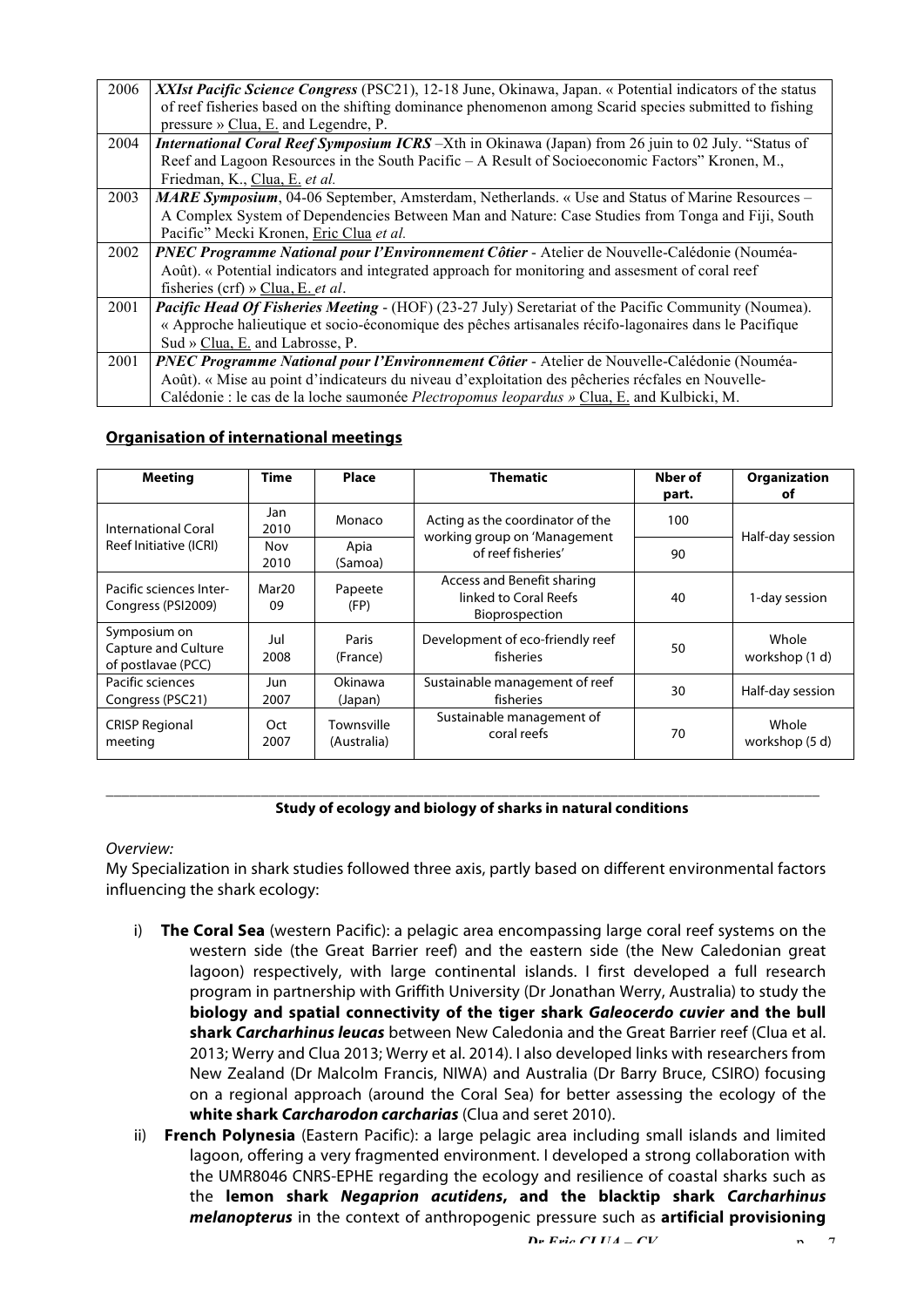**for ecotourism purposes**. We developed a 5-year study focusing on the effects of a daily feeding of a lemon shark population (Buray et al. 2009, Clua et al. 2010a, 2010b) and we used this priviledged access to the sharks for a study on the **genetic connectivity and breeding patterns** of this species (Mourier et al. 2013).

iii) **The Indo-Pacific region**: I have been involved in the co-supervision of a PhD student who has completed his PhD in 2014 on the **genetic structure and demographic history of two models** (the whale shark and the blacktip shark). We published together part of his work on genetic connectivity of the blacktip shark in a fragmented environment (Vignaud et al. 2013; Vignaud et al. 2014).

## **Peer-reviewed publications** (my students in bold)

| <b>Reference</b>                                                                                          | Impact |
|-----------------------------------------------------------------------------------------------------------|--------|
|                                                                                                           | factor |
| Vignaud, T., Mourier, J., Maynard, J., Leblois, R., Spaet, J., Clua, E., Neglia, V. and Planes, S. (2014) | 5,8    |
| Blacktip reef sharks, <i>Carcharhinus melanopterus</i> , have high genetic structure and varying          |        |
| demographic histories in their Indo-Pacific range. Molecular ecology 23, 5193-5207.                       |        |
| Werry, J., Planes, S., Berumen, M., Lee, K. A., Braun, C. D. and Clua E. (2014) Reef fidelity and         | 4,09   |
| migration of tiger sharks, Galeocerdo cuvier, across the Coral Sea. Plos ONE 9(1): e83249.                |        |
| doi:10.1371/journal.pone.0083249                                                                          |        |
| Werry, J. M. and Clua, E. (2013). Sex-based spatial segregation of adult bull sharks, Carcharhinus        | 1,23   |
| leucas, in the New Caledonian great lagoon. Aquatic Living Resources, 26(04), 281-288.                    |        |
| Mourier J., Buray N., Schultz J. K., Clua E., Planes S. (2013) Genetic Network and Breeding Patterns      | 4,09   |
| of a Sicklefin Lemon Shark (Negaprion acutidens) Population in the Society Islands, French                |        |
| Polynesia. PLoS ONE 8(8): e73899. doi:10.1371/journal.pone.0073899                                        |        |
| Vignaud T., Clua E., Mourier J., Maynard J., Planes S. (2013) Microsatellite Analyses of Blacktip         | 4,09   |
| Reef Sharks (Carcharhinus melanopterus) in a Fragmented Environment Show Structured                       |        |
| Clusters. PLoS ONE 8(4): e61067. doi:10.1371/journal.pone.0061067                                         |        |
| Clua, E., Read, T., Chauvet, C., Werry, J. and Shing Y. Lee (2013) Behavioural patterns of a Tiger        | 0.68   |
| Shark (Galeocerdo cuvier) feeding aggregation on a whale carcass in Prony bay, New                        |        |
| Marine<br>and Freshwater Physiology<br>Caledonia.<br>Behaviour.<br>and                                    |        |
| DOI:10.1080/10236244.2013.773127                                                                          |        |

#### **Book chapter**

Clua E., Séret B. (2012) New Caledonia as a potential wintering ground for the white shark (*Carcharodon carcharias*). In : Domeier ML editor. *Global Perspectives on the Biology and Life History of the Great White Shark*, CRC Press, Boca Raton, FL. Pp 341-351.

#### **Reviewer for scientific journals**

| ourna                                              | tactor<br>Impact |
|----------------------------------------------------|------------------|
| , Series - Elsevier<br>Marine<br>: Ecoloav Proaess | 4,0J             |

#### **Main projects** (as a framework for publications)

- " Designer and head of project "**SharKal 2008-2012**" (250 K€) looking at studying connectivity of large sharks throughout the Coral Sea. Co-financed by the Agence Française de Développement (AFD) and the French Pacific Fund (Fonds Pacifique). Partnership with Griffth univ., CSIRO (Australie), NIWA – (Nouvelle-Zélande) and UMR 8046 CNRS-EPHE (French polynesia).
- $\triangleright$  Designer and head of mission for **two scientific expeditions** in the Chesterfields archipelago (Coral Sea) in July 2010 "**Chester2010**" (12 scientists and 4 thématics, cf Clua *et al.* 2011) and in novembre 2011 "**Chester2011**" (5 scientists and 2 thematics, cf. Clua 2012).
- Clua E., Gardes L., McKenna S., Vieux C. (eds) (2011) Contribution à l'inventaire biologique et à l'évaluation des ressources sur les récifs des Chesterfield = *Contribution to the biological inventory and resource assessment of the Chesterfield reefs*. – Apia, Samoa : SPREP. 264 pp.
- Clua E. (2012) Rapport de mission pour le suivi biologique des populations de requins autour des récifs de Bampton et Chesterfield (16 au 28 novembre 2011) – Nouméa, Nouvelle-Calédonie : SPC. 34 pp.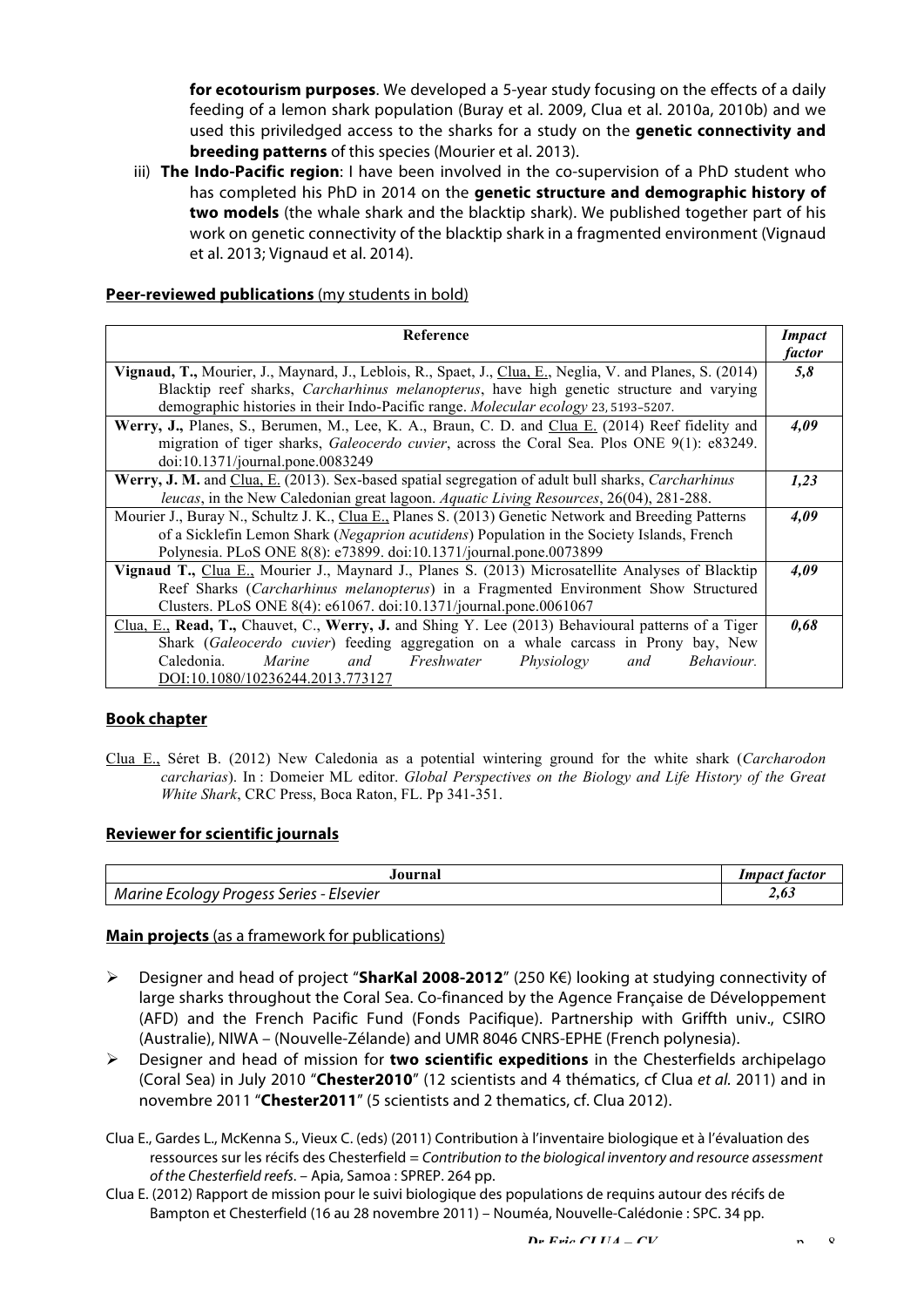# **Oral presentations in international meetings**

| Year | Name of congress/Symposia/Workshop                                                                                      |
|------|-------------------------------------------------------------------------------------------------------------------------|
| 2010 | <i>International White Shark Symposium</i> , 7-10 <sup>th</sup> February, Honolulu, Hawaii, USA. « Ecology of the Great |
|      | White Shark, <i>Carcharodon carcharias</i> , in New Caledonia (South Pacific) » Clua E, and B. Séret.                   |
| 2010 | <b>International Coral Reef Initiative General Meeting</b> , 12-15 janvier, Monaco, Monaco. « Needs for                 |
|      | conservation of sharks amongst coral reef ecosystems » Clua E.                                                          |

#### **DOMAIN 2 : ENVIRONMENTAL ECONOMICS OF CORAL REEFS**

## *Overview:*

I acquired the theoretical basis of general economics through my graduation from the ESSEC (Ecole Supérieure des Sciences Economiques et Commerciales de Cergy-Pontoise) (1989-1991). I then specialized in environmental economics with a specific training provided in 1998 by CIRAD-Green in Montpellier (Dr Jacques Weber/CIRAD). I was the designer and manager of the "CRISP Economic task force" which focused between 2008 and 2012 on the economics of coral reefs (Laurans&Clua et al. 2013). From 2010, I co-supervised a PhD student who worked on the economic valuation of **ecosystem services provided by coral reefs** in New Caledonia and Vanuatu, and the economic interest provided by small size Marine Protected Areas. He defended his PhD in Barcelona (Spain) in 2013. I currently co-author three papers submitted on the **validation of valuation methods of ecosystem services** and case studies (Pascal et al. subm a and b). I also organized two international workshops (2008 and 2010) on "**economic value of the coral reefs**" (see table here after). Finally, I published a paper on the **economic value of shark** that are involved in ecotourism activities (Clua et al. 2011) and I recently published a paper with my ex-PhD student about the "**Payment for Ecosystem Services**" provided by sharks through ecotourism (Clua and Pascal 2014).

## **Peer-reviewed publications** (my students in bold)

| Reference                                                                                              | IF   |
|--------------------------------------------------------------------------------------------------------|------|
| Pascal, N., Allenbach, M. and Clua, E. (Final revision, submitted a) Cost-Benefit Analysis applied to  | 1,2  |
| support of ecosystem services provided by Coral Reefs and Mangroves: A Review of the                   |      |
| Literature. International Journal of Biodiversity Science, Ecosystem Services & Management             |      |
| Pascal, N., Méral, P., Seidl, A. and Clua, E. (Final revision, submitted b) Financial Returns Of       | 2,63 |
| Investment based on improved values of Ecosystem Services demonstrate the economic                     |      |
| attractiveness of coral reef MPAs. Mar. Ecol. Prog. Ser.                                               |      |
| Clua, E., Pascal, N. (2014) Shark-based ecotorism in the South Pacific: toward the Payment for         |      |
| Ecosystem Services ? SPC Fisheries Bulletin. 144, 30-34.                                               |      |
| Laurans, Y., Pascal, N., Binet, T., Brander, L., David, G., Rojat, D., Seidl, A. and Clua, E. (2013)   | 3,16 |
| Economic valuation of ecosystem services from coral reefs in the South Pacific: taking stock of        |      |
| recent experience. Journal of Environmental Management. 116 :135-144.                                  |      |
| Clua, E., Buray, N., Legendre, P., Mourier, J. and Planes, S. (2011) Business partner or simple catch? | 1,48 |
| The economic value of the sicklefin lemon shark in French Polynesia. Marine and Freshwater             |      |
| Research. 62: 764-770.                                                                                 |      |

#### **Reviewer for scientific journals**

| Journal                                        | Impact factor |
|------------------------------------------------|---------------|
| Journal of Environmental Management - Elsevier | $J$ , $Ib$    |

## **Oral presentations in international meetings**

| Year | Name of congress/Symposia/Workshop                                                                            |
|------|---------------------------------------------------------------------------------------------------------------|
| 2013 | 3 <sup>rd</sup> International Marine Protected Area Congress (IMPAC3), July 2013, Marseille, France. "Private |
|      | financing for MPAs : concrete experiences." Pascal, N., Clua, E. et al.                                       |
| 2012 | $12th International Coral Reef Symposium (ICRS), Cairns, Australia, 9-13 July "What impacts to expect)$       |
|      | from economic valuation of coral reefs?". Pascal, N., Clua, E. et al.                                         |
| 2010 | <b>International Institute of Fisheries Economics &amp; Trade (IIFET)</b> , July 13-16, Montpellier, France.  |
|      | "MPAs: good for fish, good for people? Cost-benefit analysis of Community based marine managed areas:         |
|      | 5 case studies in Vanuatu (South Pacific)" Pascal, N., Clua, E. et al.                                        |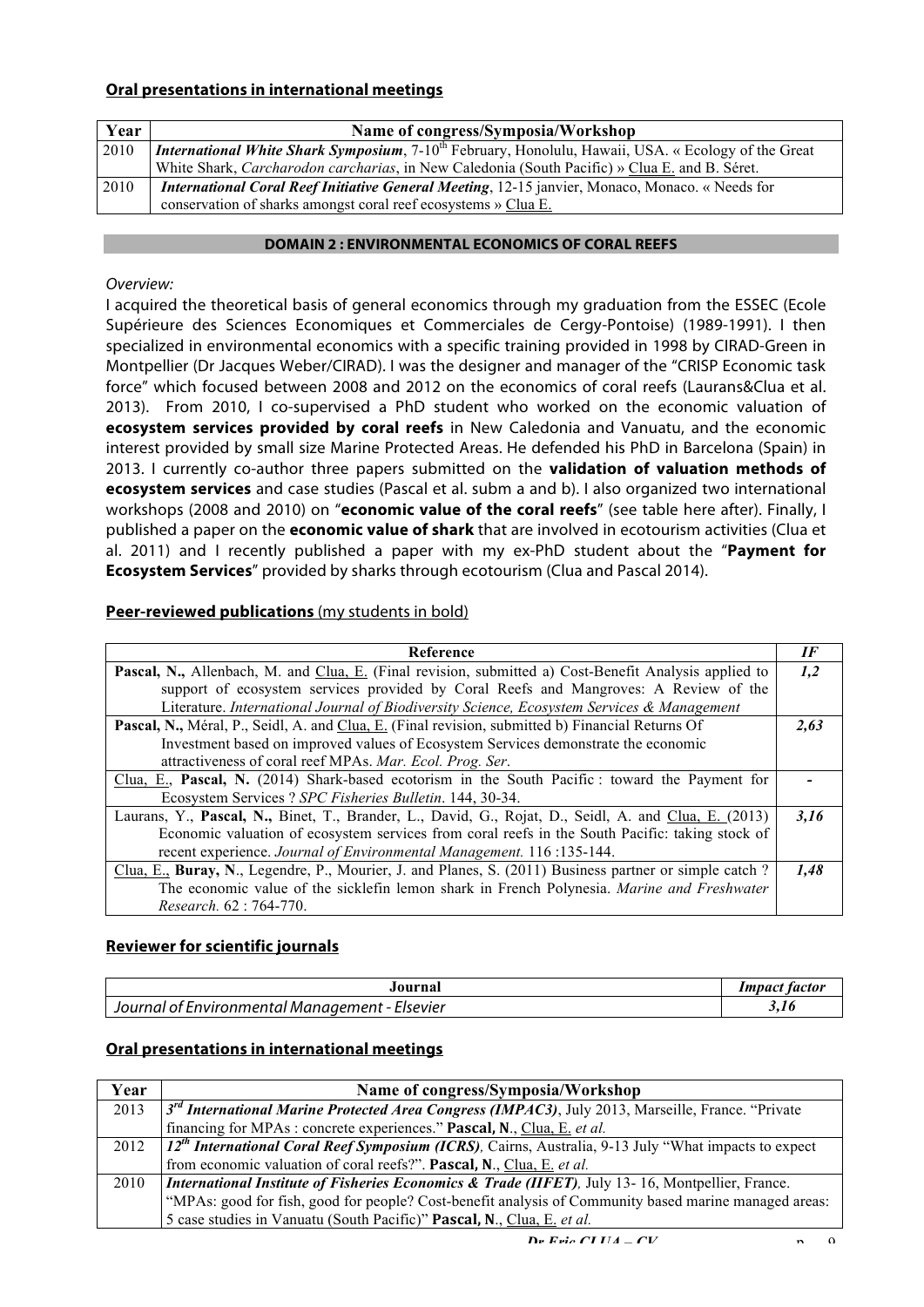| 2009 | $2^{nd}$ International Marine Protected Areas Congress (IMPAC2), Washington, USA. « Culture and updated<br>traditional management tools for serving ownership in locally managed marine areas of the South Pacific » |
|------|----------------------------------------------------------------------------------------------------------------------------------------------------------------------------------------------------------------------|
|      | Clua, E.                                                                                                                                                                                                             |
| 2006 | Symposium GECOREV, 26-28 June, Saint-Quentin en Yvelines, France. « Toward a « cultural»                                                                                                                             |
|      | management of natural environments in Oceania ? » E. Clua and J.-B. Herrenschmidt                                                                                                                                    |

# **Organisation of international meetings**

| Meetina                    | Year        | <b>Place</b>   | <b>Thematic</b>       | Nber of part. | <b>Organization of</b> |
|----------------------------|-------------|----------------|-----------------------|---------------|------------------------|
| <b>CRISP Economic Task</b> | May<br>2008 | Suva (Fiji)    | Coral reefs economics | 30            | full workshop (5 d)    |
| Force workshop             | Nov<br>2010 | Noumea<br>(NC) |                       | 20            | full workshop (4 d)    |

#### **DOMAIN 3 : ECO-ANTHROPOLOGY OF SHARK-HUMAN INTERACTIONS**

#### *Overview:*

**French Polynesia** (Eastern Pacific): I developed a strong collaboration with the UMR8046 CNRS-EPHE regarding the ecology and resilience of coastal sharks such as the **lemon shark** *Negaprion acutidens***, and the blacktip shark** *Carcharhinus melanopterus* in the context of anthropogenic pressure such as **artificial provisioning for ecotourism purposes**. We developed a 5-year study focusing on the effects of a daily feeding of a lemon shark population (Buray et al. 2009, Clua et al. 2010a, 2010b).

I was appointed in 2013 as **foreensic and legal medecine expert for the Court in Papeete**  regarding shark attacks and other harmful marine animals for humans. I am an associate a member of the **International Shark Attacks Files** (ISAF, Dr Georges Burgess), based at the University of Florida. I authored three peer-reviewed articles and three expert reports on the subject of fatal attacks on humans. I recently published an article about the management of accidental bites in the context of shark-feeding.

# **Peer-reviewed publications** (my students in bold)

| Reference                                                                                               | IF   |
|---------------------------------------------------------------------------------------------------------|------|
| Clua, E. and Guiart, J. (Submitted) Why Kanak Do Not Fear Sharks ? Myths as a Mirror for a Coherent     | 0,4  |
|                                                                                                         |      |
| as well as Dangerous Nature. Oceania.                                                                   |      |
| Clua, E. (Submitted) Managing bite risk for divers during shark feeding ecotourism: a case study from   | 2,6  |
| French Polynesia. Tourism management                                                                    |      |
| Clua, E., Galves, J. B., and Werry, J. M. (2014) Insight into cumulative intra-guild and intra-specific | 0,5  |
| depredation among sharks. Cybium 38(4): 311-313.                                                        |      |
| Clua, E., Bescond, P. M. and D. Reid (2014) Fatal attack by a juvenile tiger shark, Galeocerdo cuvier,  | 1,1  |
| on a young male kitesurfer in a reef passage of New Caledonia (South Pacific). Journal of               |      |
| Forensic and Legal Medecine. DOI: 10.1016/j.jflm.2014.04.005                                            |      |
| Clua, E. and D. Reid (2013) Features and motivation of a fatal attack by a juvenile white shark,        | 1,1  |
| Carcharodon carcharias, on a young male surfer in New Caledonia (South Pacific). Journal of             |      |
| Forensic and Legal Medecine. DOI: 10.1016/j.jflm.2013.03.009                                            |      |
| Clua, E., Buray, N., Legendre, P., Mourier, J. and Planes, S. (2010a) Effects of provisioning on shark  | 2,63 |
| behaviour: Reply to Brunnschweiler & McKenzie (2010). Mar. Ecol. Prog. Ser. 420:285-288.                |      |
| Clua, E., Buray, N., Legendre, P., Mourier, J. and Planes, S. (2010b) Behavioural response of sicklefin | 2,63 |
| lemon sharks (Negaprion acutidens) to underwater feeding for ecotourism purposes. Mar. Ecol.            |      |
| Prog. Ser. 414 :257-266.                                                                                |      |
| Clua, E. and B. Séret (2010). Unprovoked fatal shark attack in Lifou island (Loyalty Islands, New       | 0,71 |
| Caledonia, South Pacific) by a Great White Shark, Carcharodon carcharias. American Journal              |      |
| of Forensic Medecine and Pathology. 31 (3), 281-286.                                                    |      |
| Buray, N., Mourier, J., Planes, S. and Clua, E. (2009) Underwater photo-identification of sicklefin     | 0,5  |
| lemon sharks, Negaprion acutidens, at Moorea (French Polynesia). Cybium 33, 21-27.                      |      |

# **Book**

Clua, E. and Guiart, J. (*In press*) Requins en Océanie : eco-anthropologie d'un prédateur marin. Te Pito O Te Fenua. Papeete. 100 pp. + 50 illustrations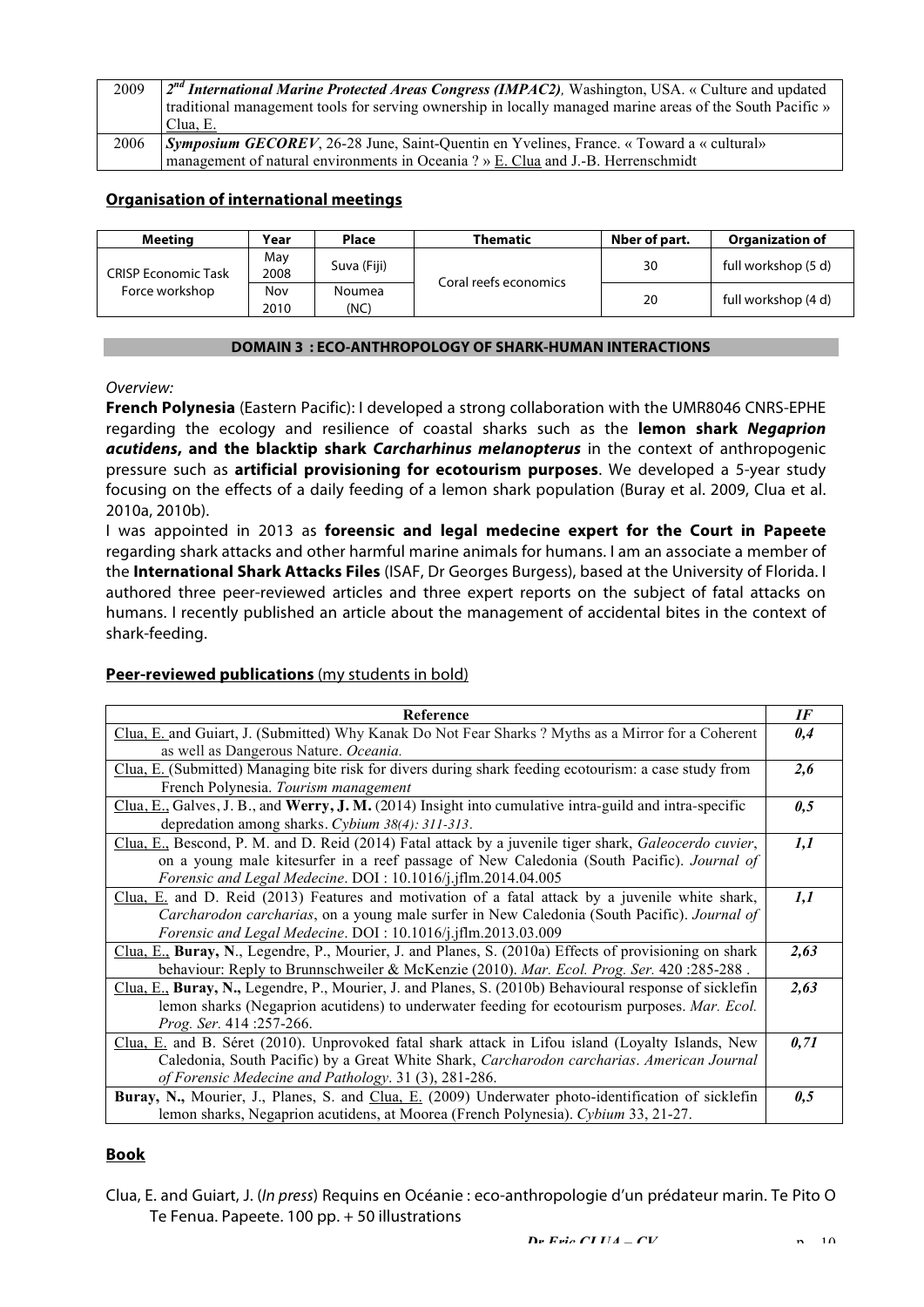## **Expert reports**

- Clua, E. (2014) Analysis of the bites on divers by sicklefin lemon sharks, *Negaprion acutidens*, involved in shark-feeding operations for ecotourism purposes in Bora-Bora (French Polynesia). Expert report. 10 pp.
- Clua, E. (2011a) Identification of the shark (species, size) involved in the fatal shark attack on the 1st of August, 2011 in Seychelles. Expert report. Government of Seychelles. 8 pp.
- Clua, E. (2011b) Identification of the shark (species, size) involved in the fatal shark attack on the 16th of August, 2011 in Seychelles. Expert report. Government of Seychelles. 4 pp.
- Clua, E. (2011c) Features and motivations of a non-fatal attack by a grey reef shark, *Carcharhinus amblyrhynchos*, on a spearfisherman in New Caledonia (South Pacific). Expert report for the ISAF. 2 pp.

## **Oral presentations in international meetings**

| Year | Name of congress/Symposia/Workshop                                                                                          |
|------|-----------------------------------------------------------------------------------------------------------------------------|
| 2014 | Regional Pacific Shark Workshop, 14-17 <sup>th</sup> October, Moorea, French Polynesia. « Shark-based ecotourism            |
|      | in the South Pacific: toward the Payment for Ecosystem Services ? » Clua E.                                                 |
| 2014 | <b>Sharks International Conference</b> , 2-6 <sup>th</sup> June, Durban, South Africa. « Shark-eat-shark on a single hook : |
|      | insight into intra-guild depredation among adult animals » Clua E. et al.                                                   |
| 2011 | <b>Sharks International Conference, 6-11<sup>th</sup> June, Cairns, Australia. « Business Partner or simple prey? The</b>   |
|      | economic value of lemon shark in French Polynesia » Clua E. et al.                                                          |

#### **OTHER DOMAINS : physiology of human free-diving and marine mammalogy**

#### *Overview:*

I maintain scientific collaborations since 2000 with Dr Claire Garrigue in New Caledonia (Operation cétacés association) for the study of cetaceans (Clua and grosvalet 2001; Clua et al. in press), and with Dr Frédéric Lemaitre (University of Rouen) in human free-diving physiology (Lemaitre et al. 2010), respectively.

#### **Peer-reviewed publications**

| <b>Reference</b>                                                                                              | <i>Impact</i> |
|---------------------------------------------------------------------------------------------------------------|---------------|
|                                                                                                               | factor        |
| Clua, E., Manire, C. and C. Garrigue (2014) Biological data of pygmy killer whale ( <i>Feresa attenuata</i> ) | 0.7           |
| from a mass stranding in New Caledonia (South Pacific) associated with 2006 Hurricane Jim.                    |               |
| Marine Mammals, 40(2), 162-172, DOI 10.1578/AM.40.2.2014.162                                                  |               |
| Lemaître, F., Clua, E., Andreani, B., Castres, I. and Chollet, D. (2010) Ventilatory function in breath-      | 1.91          |
| hold divers: effect of glossopharyngeal insufflation. Eur J Appl Physiol 108:741-747.                         |               |
| Clua, E., Grosvalet, F. (2001). Mixed-species feeding aggregation of cetaceans, large tunas and seabirds      | 1.23          |
| in the Azores, <i>Aquatic Living Ressources</i> , Vol. 14, $N^{\circ}1$ , pp : 11-18.                         |               |

#### **Book chapters**

- Clua, E. (2015). L'entraînement à l'apnée : approche pratique. In « L'apnée : De la théorie à la pratique ». Ed. Presses Universitaires de Rouen et du Havre. 2ème édition. Chap. 2: 327-376.
- Clua, E., Auplat, E. et F. Villien (2015). Contribution du yoga pour l'entraînement à l'apnée. In « L'apnée : De la théorie à la pratique ». Ed. Presses Universitaires de Rouen et du Havre. 2ème édition. Chap.3: 377-426.
- Clua, E. (2007). L'entraînement à l'apnée : approche pratique. In « L'apnée : De la théorie à la pratique ». Ed. Presses Universitaires de Rouen et du Havre. Chap. III-2: 329-372.
- Clua, E., Auplat, E. et F. Villien (2007). Contribution du yoga pour l'entraînement à l'apnée. In « L'apnée : De la théorie à la pratique ». Ed. Presses Universitaires de Rouen et du Havre. Chap. III-3: 373-411.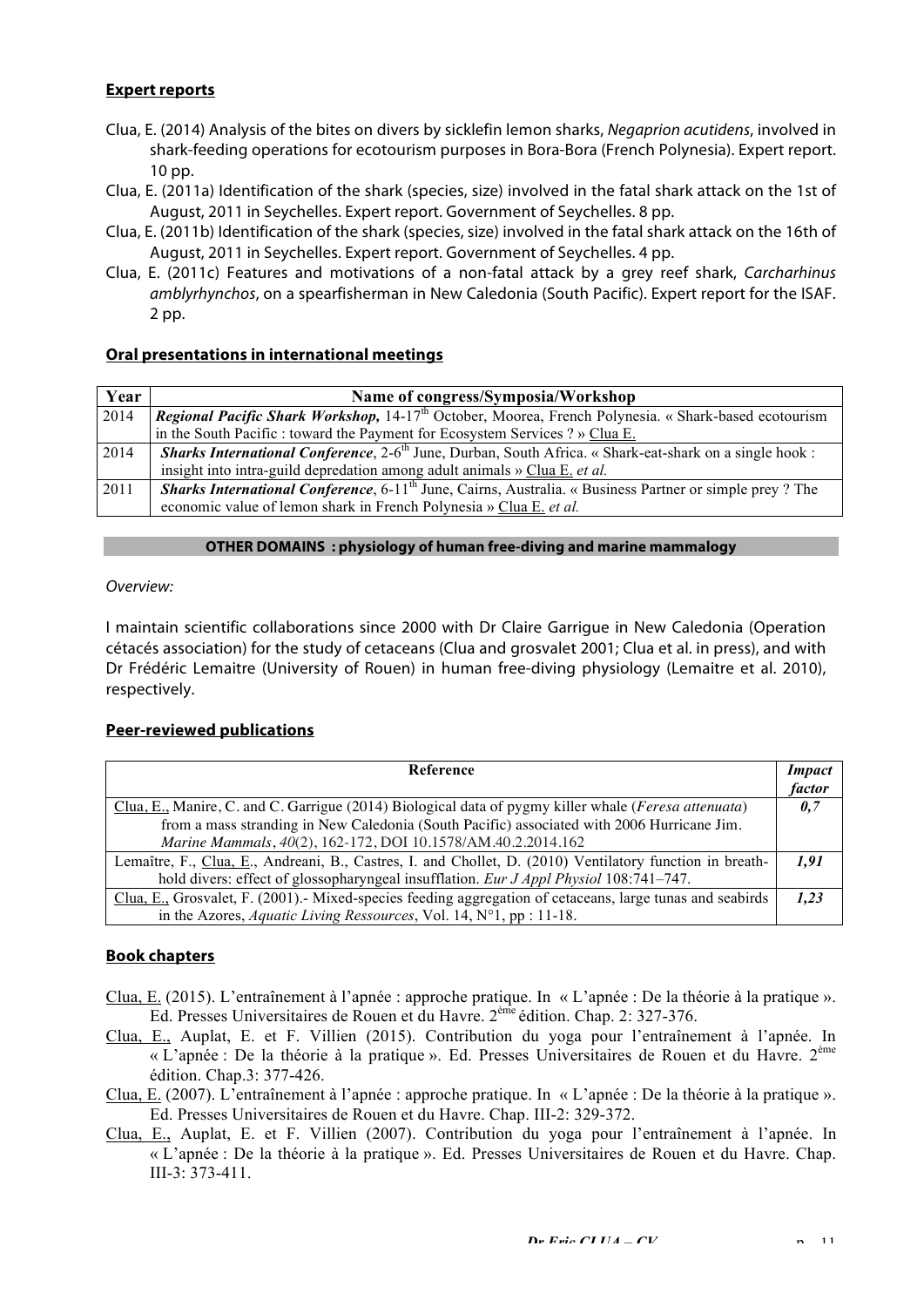## **Oral presentations in international meetings**

| Année | Name of congress/Symposia/Workshop                                                                            |
|-------|---------------------------------------------------------------------------------------------------------------|
| 2003  | <b>International Whale Commission</b> . "Identification of a juvenile pygmy blue whale (Balaenoptera musculus |
|       | <i>brevicauda</i> ) in New Caledonia, South-West Pacific". <i>IWC55/SC/IA</i> Garrigue, C. and Clua, E.       |
| 2000  | Semana Dos Pescas Dos Acores – XIXème Colloque sur les pêches à Horta (Açores-Portugal) 26-31                 |
|       | March. « Interactions à but alimentaire entre cétacés, oiseaux et grands thonidés dans les eaux des Açores    |
|       | (Portugal) » Clua, E.                                                                                         |

#### **EXPERTISE IN COMMUNICATION AND SENSITIZATION**

\_\_\_\_\_\_\_\_\_\_\_\_\_\_\_\_\_\_\_\_\_\_\_\_\_\_\_\_\_\_\_\_\_\_\_\_\_\_\_\_\_\_\_\_\_\_\_\_\_\_\_\_\_\_\_\_\_\_\_\_\_\_\_\_\_\_\_\_\_\_\_\_\_\_\_\_\_\_\_\_\_\_\_\_\_\_\_\_\_\_\_\_

#### **Web sites and access to technical information**



Setting up of a **communication charter** for the CRISP programme.

Editing and formatting of **> 800 technical reports and scientific publications**, between 2005 and 2011.

Setting up and maintenance of a dedicated **internet website** promoting the results and outputs of an International programme, receiving > 1000 monthly connections between 2006 and 2012, in particular for the downloading of > 800 PDF documents dealing with the sustainable development of coral reefs in the Pacific.

Three years after the project closure, this website is still operating with a search engine **(see www.ircp.pf/CRISP)**



#### **Experience as a film maker**

\_\_\_\_\_\_\_\_\_\_\_\_\_\_\_\_\_\_\_\_\_\_\_\_\_\_\_\_\_\_\_\_\_\_\_\_\_\_\_\_\_\_\_\_\_\_\_\_\_\_\_\_\_\_\_\_\_\_\_\_\_\_\_\_\_\_\_\_\_\_\_\_\_\_\_\_\_\_\_\_\_\_\_\_\_\_\_\_\_\_\_\_

- 2013 Title: "**Plasticus**" Humoristic SciFi short movie dealing with the conservation of coral reef lagoons. Duration 5' – Funding: DAGSIT Prod – French version - 'Prix special du jury' at the International Underwater Film Festival in Marseille 2013 (FRANCE). Category: independent film makers.
- 2012 Title: "**Spawning for survival**" TV documentary about a scientific expedition in Tuamotu archipelago looking at studying the shark predation on spawning aggregation of groupers. Duration 52' – Funding: DAGSIT Prod – French/English versions - Target: TV public.
- 2011 Title: "**Secrets of the Chesterfield reefs**" TV documentary about a scientific expedition to remote islands including shark tagging, coral and bird surveys, etc. Duration 52' – Funding: German TV (ZDF for ARTE) – French/English versions - Target: TV public.



- 2003 Title: "**PROCFish project: in search of data for better management of reef resources**" Institutional movie for addressing the issue of reef fisheries management - Duration: 13' – Funding: SPC/UE – Target: stakeholders of the Pacific islands.
- 2002 Title: "**Breathless The Prony blue whale story**" Festival movie showing the death and scavenging of a blue whale in New Caledonia - Duration: 20' – Funding: Dagsit Production – 'Palme d'or' At The International Underwater Film Festival In Antibes 2002 (France). Category: independent film makers. Target: TV public.